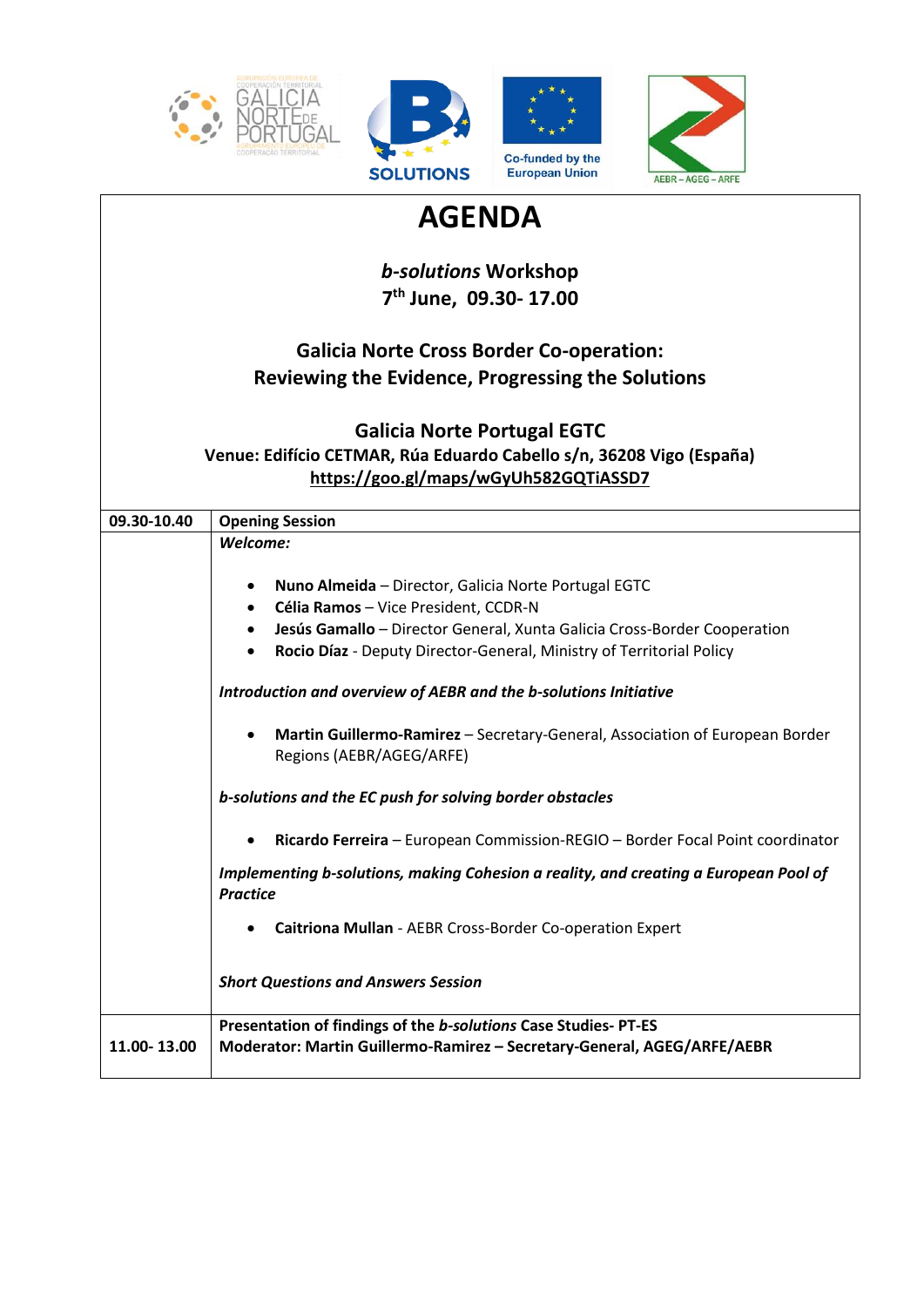

|             | Rapid presentation of case studies:                                                                                                                                                                                                                                                                                                                                                                                                          |
|-------------|----------------------------------------------------------------------------------------------------------------------------------------------------------------------------------------------------------------------------------------------------------------------------------------------------------------------------------------------------------------------------------------------------------------------------------------------|
|             | THEME: A MOBILE CROSS-BORDER WORKFORCE<br>Xosé Lago - Simplifying CB mobility of minors to carry out cultural or educational<br>$\bullet$<br>exchanges (Galicia-Norte EGTC)<br>Nerea Perez - Recognition of nursing diplomas (Chaves-Verin EGTC)<br>Angel Miramontes - Mobility of high education students from vulnerable groups<br>(CEER GNP)<br>Teresa Ventín - Simplifying procedures for hiring and teleworking (Galicia-Norte<br>EGTC) |
|             | <b>CROSS BORDER CONNECTIVITY- TRANSPORT</b><br>José Sousa - Launch of a regular passenger transport between Chaves and Verin<br>(Chaves-Verin EGTC)<br>Isabel Esteves - Removal or simplification of the procedure to obtain the Car<br>Circulation Guide for Cross-Border Workers (Galicia- Norte EGTC)                                                                                                                                     |
|             | <b>CROSS BORDER ENVIRONMENTAL CO-OPERATION</b><br>Marina Piñeiro - Circular economy consolidation of Waste of Electric and<br>Electronic Equipments (WEEE) (Diputación Pontevedra)<br>Nerea Perez - Cross-Border Emergencies Team (Chaves-Verin EGTC)<br>Lois Castrillo - Different definitions of natural special protection areas (River<br>Minho EGTC)                                                                                    |
|             | Panel discussion/questions and answers<br>Panel of speakers chaired by Moderator<br>Orientation for afternoon session- how it will work<br>Caitriona Mullan, AEBR.                                                                                                                                                                                                                                                                           |
| 13.00-14.30 | <b>Lunch and Networking</b>                                                                                                                                                                                                                                                                                                                                                                                                                  |
| 14.30-16.30 | <b>Planning for Implementation:</b><br>Session will be opened and closed by Martin Guillermo-Ramirez - Secretary-General,<br>AGEG/ARFE/AEBR                                                                                                                                                                                                                                                                                                  |